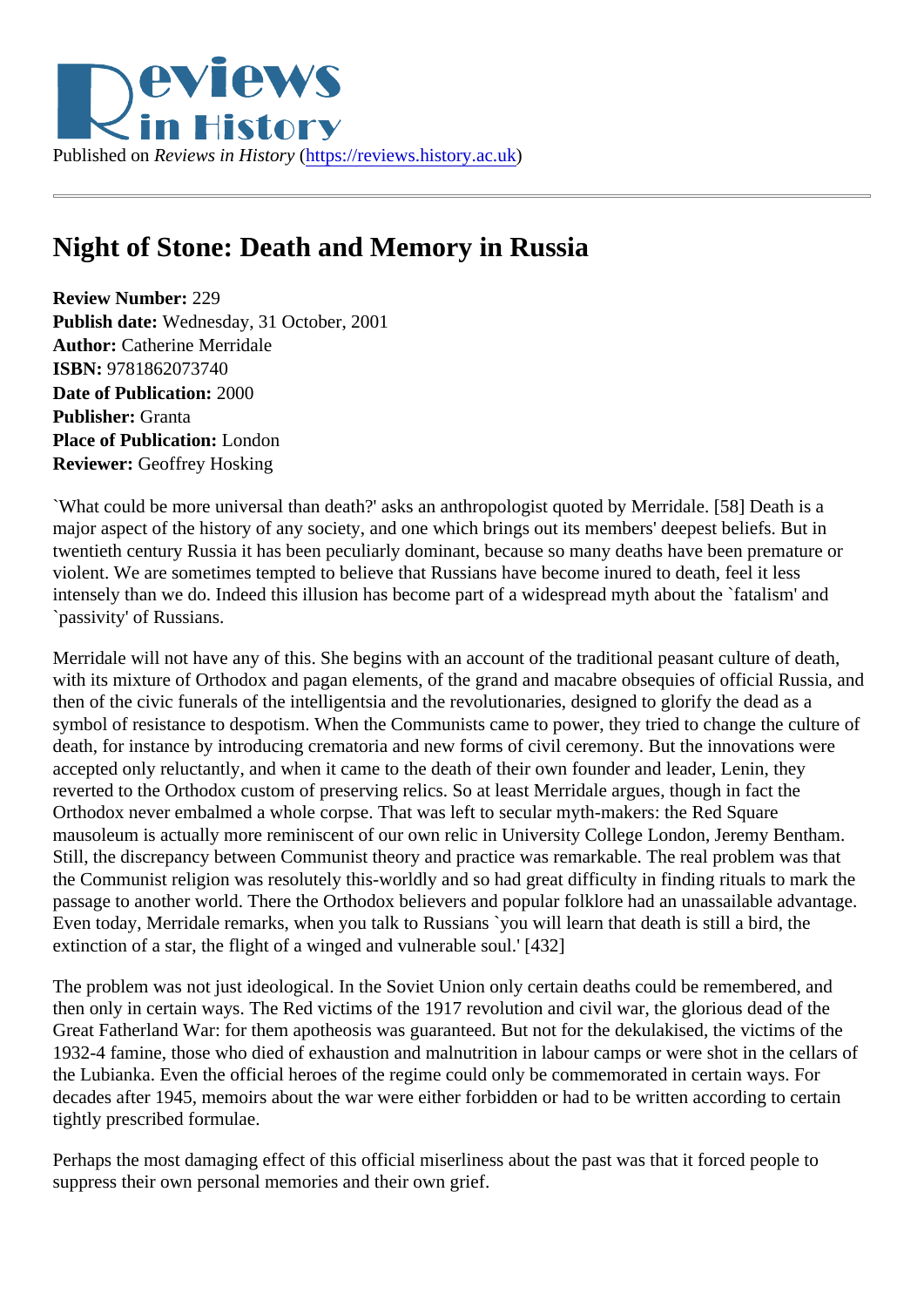Our memories are corroborated and validated by those around us, by the narratives which fill the public media and which underlie conversation. Without such validation they fragment and become insubstantial. Kazakhstan was probably the most traumatised region of the Soviet Union during the collectivisation of agriculture, since the process of settling nomads was superimposed on that of creating collective farms. Some thing like a third of the population died or emigrated. Yet public memory has retained very little of this. As Merridale puts it, `The survivors scattered, changing their identities'. [199] Like the few survivors of Carthage after the Romans had finished with the place. In Russia too many simply put memories behind them. One of Merridale's interlocutors remembered being dekulakised in childhood, her father being led away, her mother and brothers being locked into barracks and abandoned. Yet she was far more interested in talking about her successes in the Komsomol and her experiences in the war, for those were memories which had been fostered and upheld by everyone around her. [223-231]

So people suppressed, dismembered or distorted their memories and their grief where these did not fit the approved image, perhaps because they were Jews, perhaps because they had been on enemy territory, perhaps because of atrocities they had witnessed or even participated in. Recounted spontaneously, those memories might bring trouble to themselves or to relatives. Many people had no families or trusted friends with whom they could share memories privately, and the communal apartments of the rapidly expanding Soviet cities were no places in which to unbutton oneself and expatiate frankly on one's wartime experience: there were always people listening, ready to report to the `appropriate authorities'. So for many people trauma and grief simply became suppressed. As the writer Varlam Shalamov once said, `A human being survives by his ability to forget'. People got on with their lives: mere survival required energy and time enough. Many of Merridale's respondents told her `We were too busy, there was no time to think about the past.' They joined in collective, sanctioned celebrations and mourning, trying to force their own memories and feelings into officially approved moulds, and otherwise remained silent. They preferred to see themselves as heroes rather than as victims, and as part of the collective rather than as stigmatised outsiders. Those for whom the strain was too great took to drink.

Clearly in such circumstances the sense of community was weakened, and the collective celebration of national identity became at best stunted and distorted. Neither genuine ethnic nor civic solidarity could flourish in such a climate. Since collective mourning is a very important component of community feeling, especially after a destructive war, such distortion could only undermine social cohesion.

Forcing memory and perception could have unexpected and grotesque results. A Jewish woman Merridale talked to, whose parents had been murdered by the Germans during the war, said in all seriousness: `I know now that the Jews were responsible for killing Jesus Christ. And their religion says you must take an eye for an eye. That is why I am an Orthodox now.' [323-4]

Nadezhda Mandelstam, the widow of the poet, once remarked that `In our sort of life people had to shut their eyes to their surroundings. [That] is not easy and requires a great effort... Soviet citizens have achieved a high degree of mental blindness, with devastating consequences for their whole psychological make-up.' [248] Merridale raises the possibility that Russians are all suffering from mental illness, something like `posttraumatic stress disorder' She rejects it, though: she believes that forms of suffering are tailored by the culture in which they operate, and so also are the narratives fashioned to explain that suffering. Our western narratives are moulded by a specific culture of personhood, in which the freedom and creativity of the individual are seen as possessing supreme value. By contrast, Russian victimhood and suffering are moulded to the experience of lasting aspiration to universal empire. `To speak as a former Soviet citizen and a Russian is to speak.... from a culture of endurance and heroism; it is to use the language of historical destiny, to talk (however ironically) of the audacity involved in leading the collective struggle for human liberation.' [416] That is why Merridale's respondents insisted that they could not afford the luxury of grieving and that psychotherapy was pointless self-indulgence. `Dear girl, this isn't your England!... Of course it was terrible, but we had to rebuild our town. We were carrying everything ourselves, there was no other way. We had defeated the Fascists, and now we were building socialism, right there in Kiev.' [417] Collectivism and a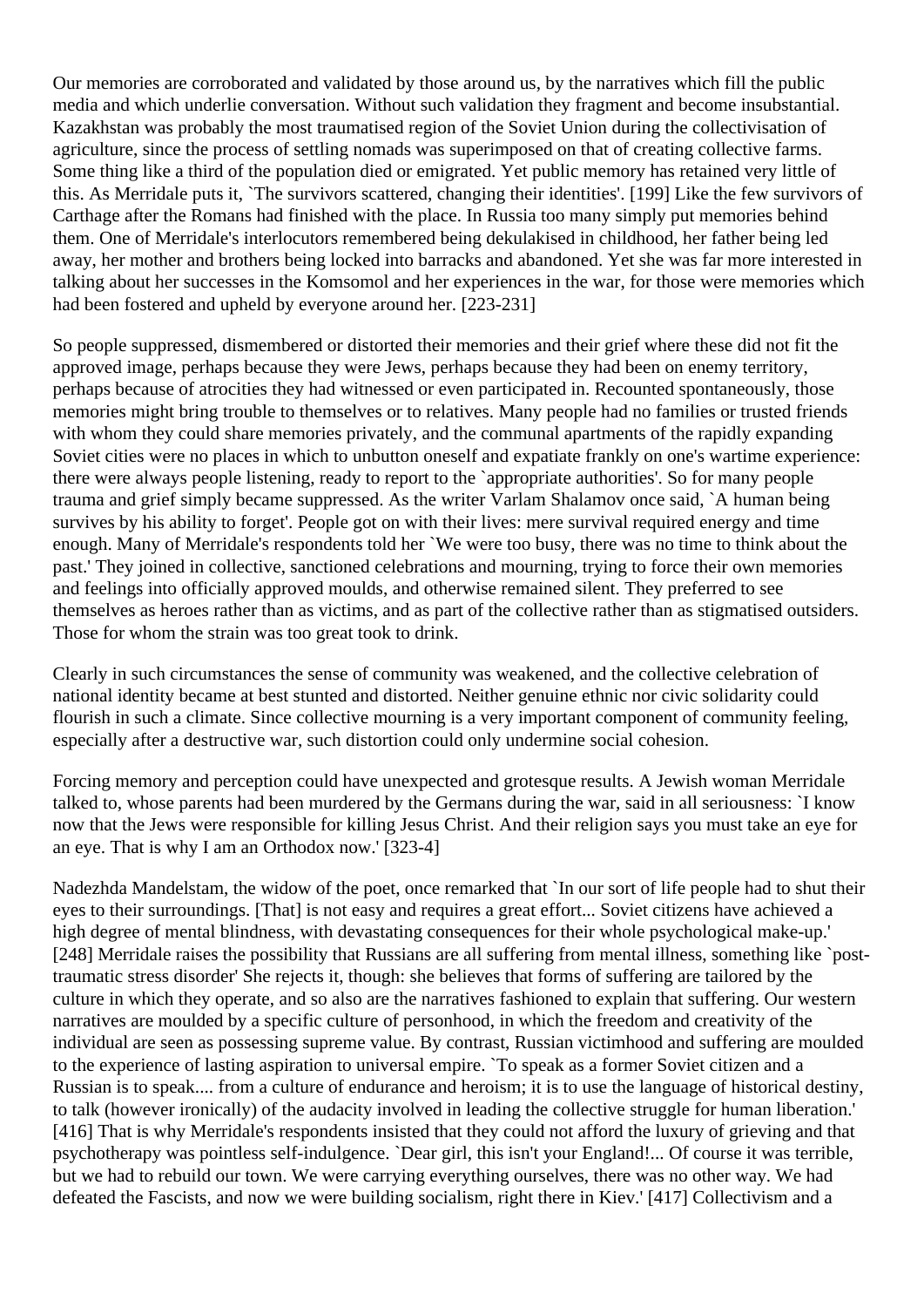common purpose, even just waving the red flag, really did help, though they did not assuage all suffering, and some individuals could never fit into them.

It is for the same reason that many people suppressed their suspicions and doubts during the terror of the 1930s. The idealist young Komsomol activist Lev Kopelev did not believe Bukharin or Trotsky were foreign agents; he knew there was something wrong about the purges. But he supported Stalin, for `We were a besieged fortress; we had to be united, knowing neither vacillation nor doubt.' [256]

Sometimes even community was not enough. The greatest imperative of all was sheer survival, in a milieu where human beings were constantly at risk. A realist in a terrible world, a Russian could learn to steal, lie and kill `despite his poetry and the letters in the pocket of his soldier's coat'. Russians also learned to hang to whatever they could for spiritual strength: thoughts of family, of homeland, of God. The war generated a religious revival so strong that the atheist regime had to compromise with it. Even non-Russians were caught up in the Russian-led fight to defend the homeland.

This book raises fundamental questions about oral history, indeed about any attempt to penetrate to the reality of what people from a different culture and a different time think and feel. Merridale was fearless in questioning her interlocutors. Or at least, if she was not fearless, she pressed on in spite of her fears. She broached issues which I, in more than thirty years of talking to Russians, have tended to leave unspoken, fear of stirring precisely the traumas she needed to revive to do her self-appointed job. She admits that so found her questions intrusive. They thought she had come to ask about `repressions' - a Russian word denoting a terrible reality of arrests and executions, but by now tamed and domesticated into everyone's accepted vocabulary - but actually they found she had come to talk about death. She often found she had talk about all kinds of unexpected and irrelevant matters in order to retain her respondents' willingness to talk about what really concerned her. The result is a richly woven tapestry which conveys more of the complexity of Soviet and post-Soviet life than even the book's title would lead us to expect.

This book is a courageous exercise in trying to penetrate the mental and spiritual world of another people during the most terrible ordeals of their history, while also endeavouring to retain some detachment and balance. Merridale does not always achieve both at the same time. As she confesses at the very end, 'I do think I have come home'.

I have only one or two complaints. Writing of the famine of 1891 Merridale claims that `upwards of thirty million' peasants starved [69]. This is presumably a misprint, but even three million would be higher than the usual estimates of mortality. The evocation of Tsarist Russia's `death row, where "hundreds and more than hundreds" daily awaited execution' [86] is inappropriate. `Death row' is a product of a quite different culture Tsarist Russia did not have a death penalty, let alone the protracted legal wrangling which condemns hundreds of American prisoners to long waits for execution. Mass judicial execution in Russia was carried out only for a few months in 1906-7, under Stolypin, and was usually administered summarily, after a brief court-martial hearing. At other times, Russia's harsh penal system caused many deaths, but in casual, ext legal fashion. Brutal undoubtedly, but in a wholly different way from the USA.

These points are not insignificant in a book about death. They pale, however, beside the achievement. The a revealing and challenging work which forces us to reconsider fundamental issues of death, memory and way we understand the past. The research project which generated it was courageous and humane, and t result throws a profound and searching light on the spiritual condition of the Russian people over several tumultuous decades. The book is, moreover, written in a compassionate, undogmatic and jargon-free style appropriate to its purpose, which makes it a pleasure to read.

Other reviews: Google Books [http://books.google.co.uk/boo](http://books.google.co.uk/books?id=m6TWAAAAMAAJ&sitesec=reviews)k8]

Source URL[:https://reviews.history.ac.uk/review/2](https://reviews.history.ac.uk/review/229)29